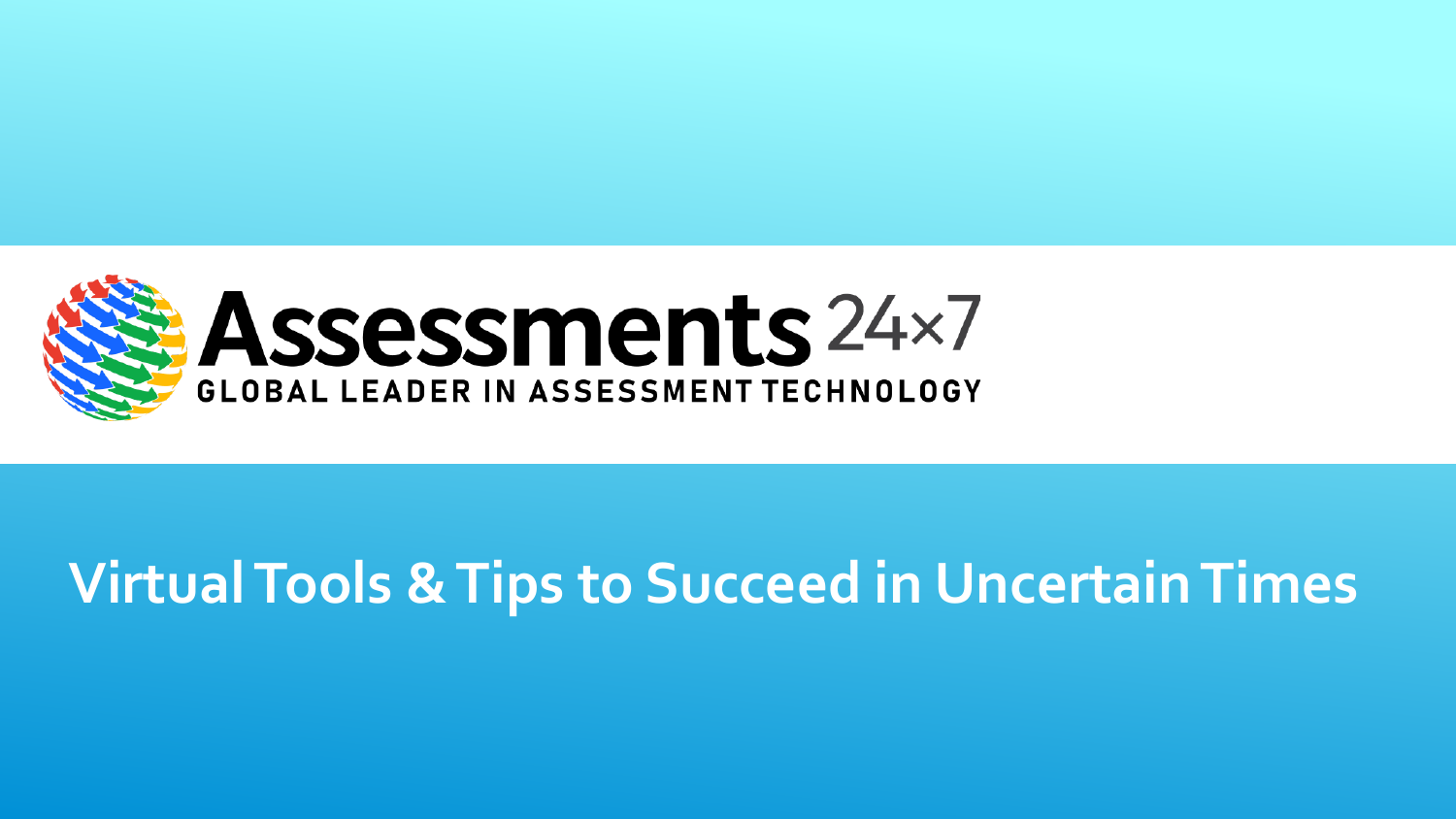

### **Instructional Design & Certification** Cathy Hanson

**Client Success** Suzette Chaparro Monica Saare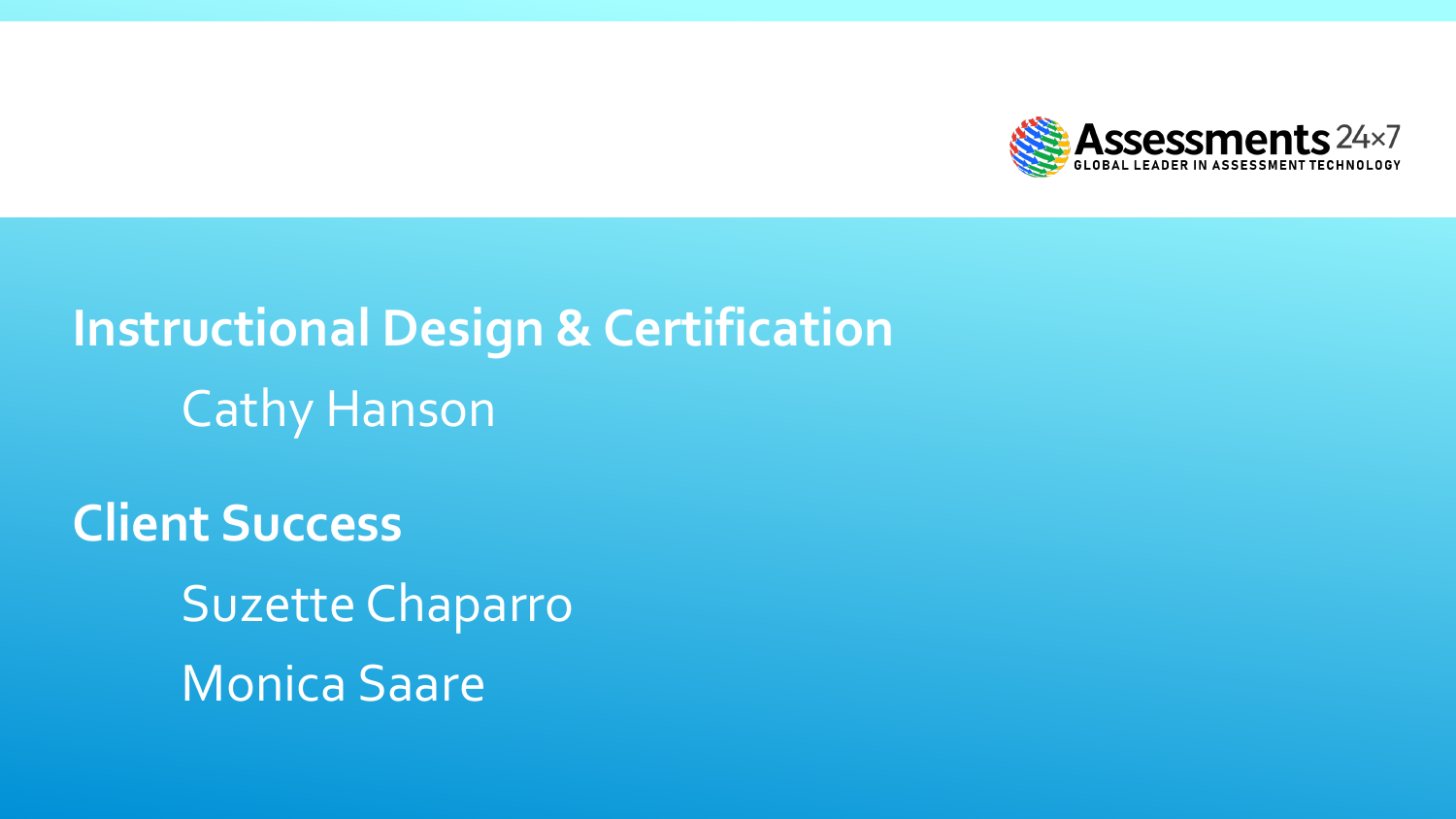

## AGENDA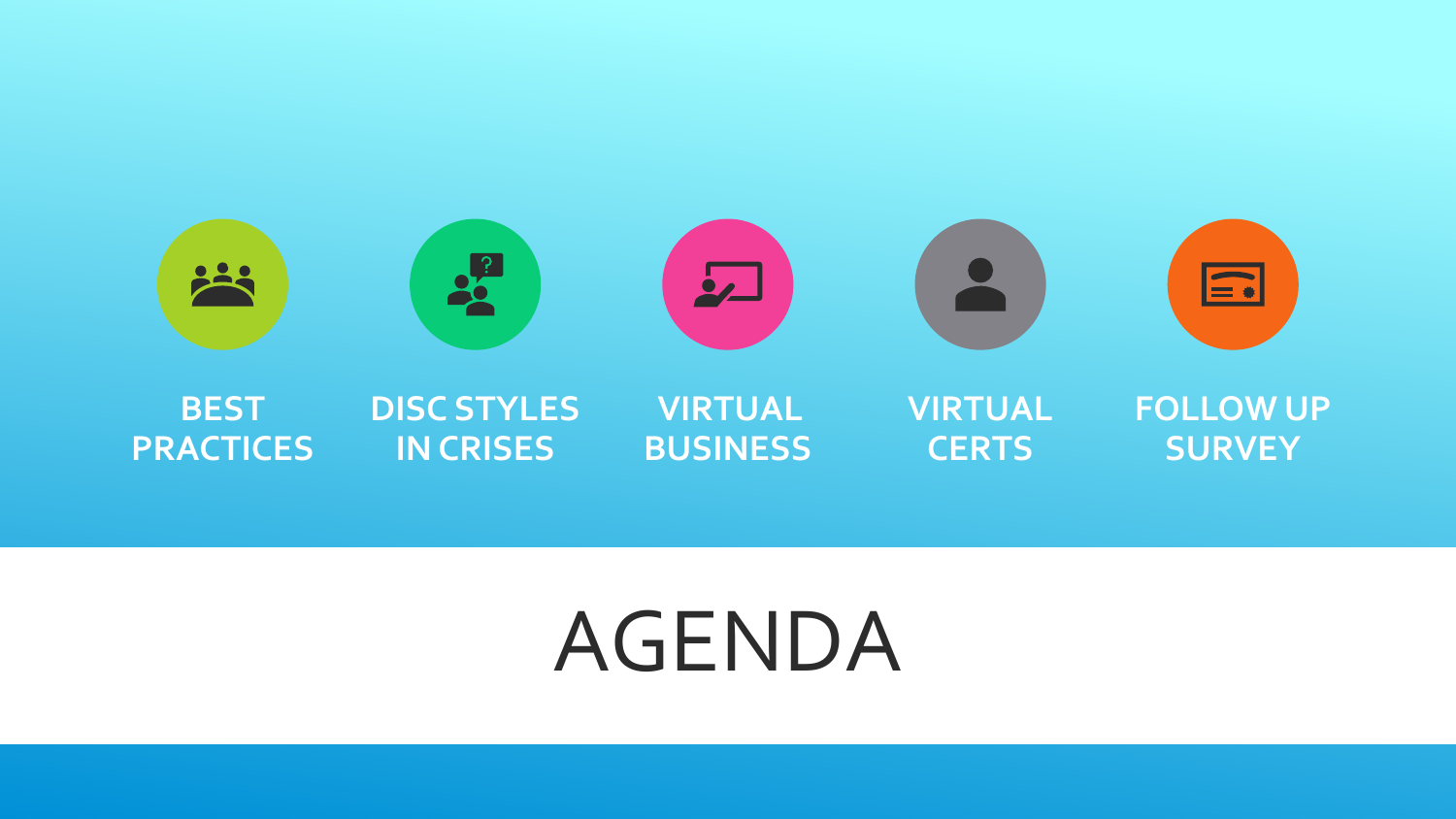## BEST PRACTICES *PLAN vs PANIC*

• **Physical Distance vs Social Distance**

- **Keep a Schedule**
- **Ongoing Client Engagement**
- **Virtual Coffee Chats or Happy Hours**
- **Positivity**
- **Use Virtual Platforms for Coaching/Training**
- **A24x7 is Already Virtual!**
- **Learning new technology? Ask your family to help!**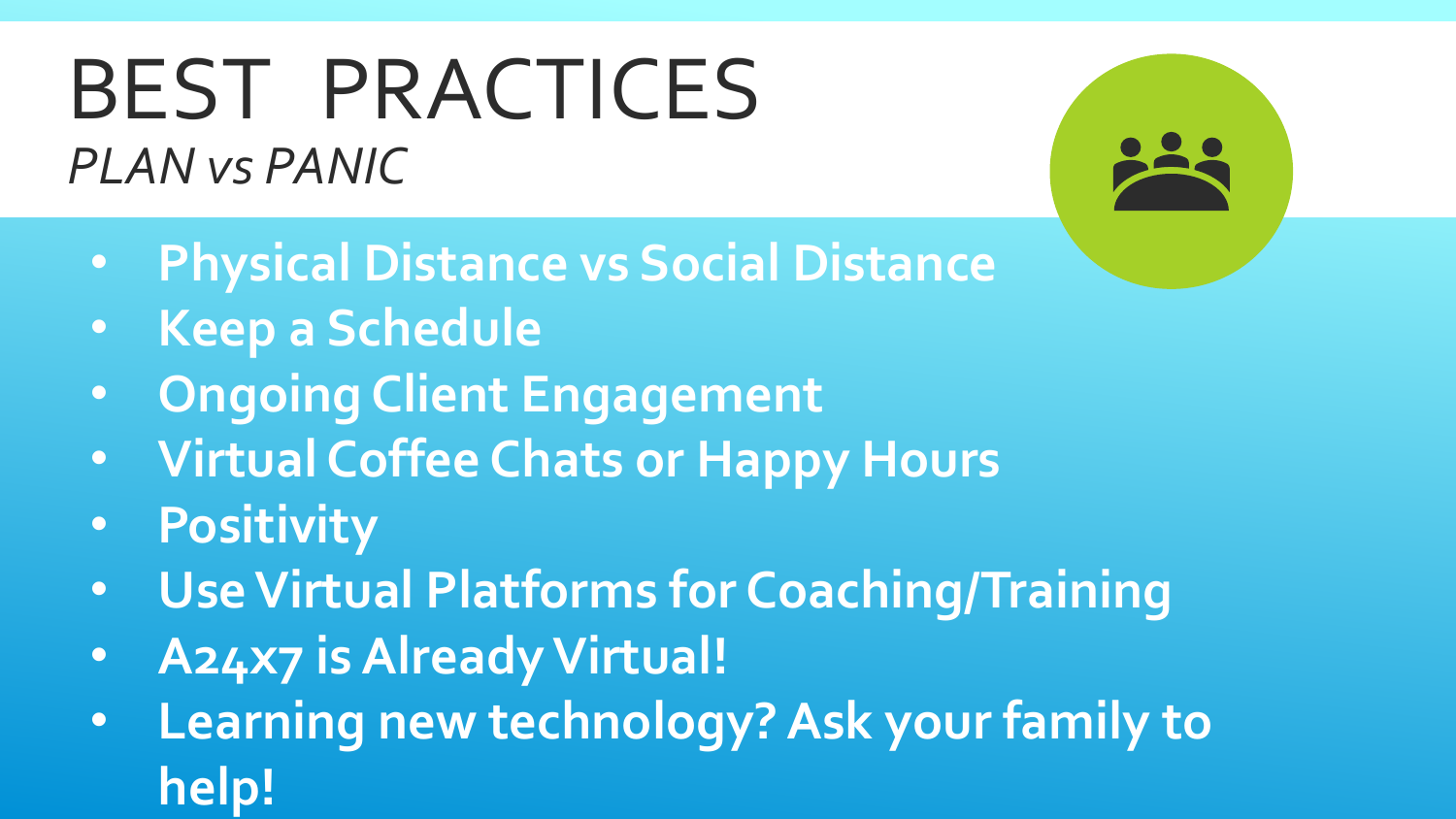# PRACTICING DISC IN CRISIS

|                   |                                             |                                                      | S                                               | С                                                |
|-------------------|---------------------------------------------|------------------------------------------------------|-------------------------------------------------|--------------------------------------------------|
| <b>DISC Focus</b> | <b>Problems / Tasks</b>                     | People                                               | <b>Pace (or Environment)</b>                    | <b>Procedures</b>                                |
| <b>Needs</b>      | Challenges to solve,<br>Authority           | Social relationships,<br><b>Friendly environment</b> | Systems, Teams, Stable<br>environment           | Rules to follow, Data<br>to analyze              |
| <b>Emotions</b>   | Anger, Impatience                           | Optimism, Trust                                      | Patience,<br>Non-Expression                     | Fear, Concern                                    |
| Fears             | being taken advantage<br>of/lack of control | being left out, loss of<br>social approval           | sudden change/loss of<br>stability and security | being criticized/loss of<br>accuracy and quality |

Behavioral expressions may change in crisis

Be connected to your listening and holistic communication

See PAGE 11 & 12 – DISC Self Assessment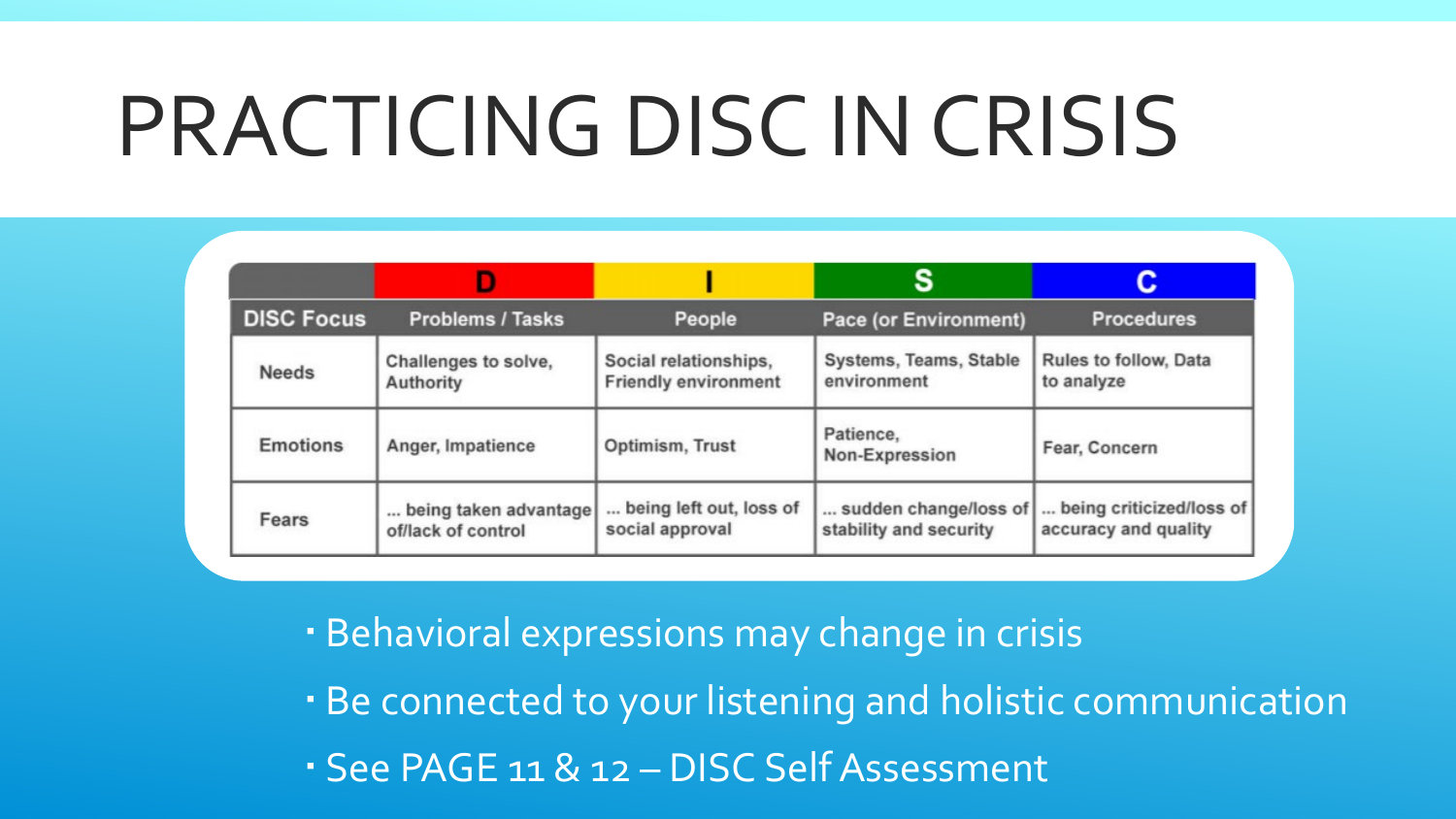# VIRTUAL BUSINESS



Recommend Zoom Webinar Software



Use virtual training materials



Virtual Workshop Fun - Engage – Polls - Break-outs



Virtual One-On-One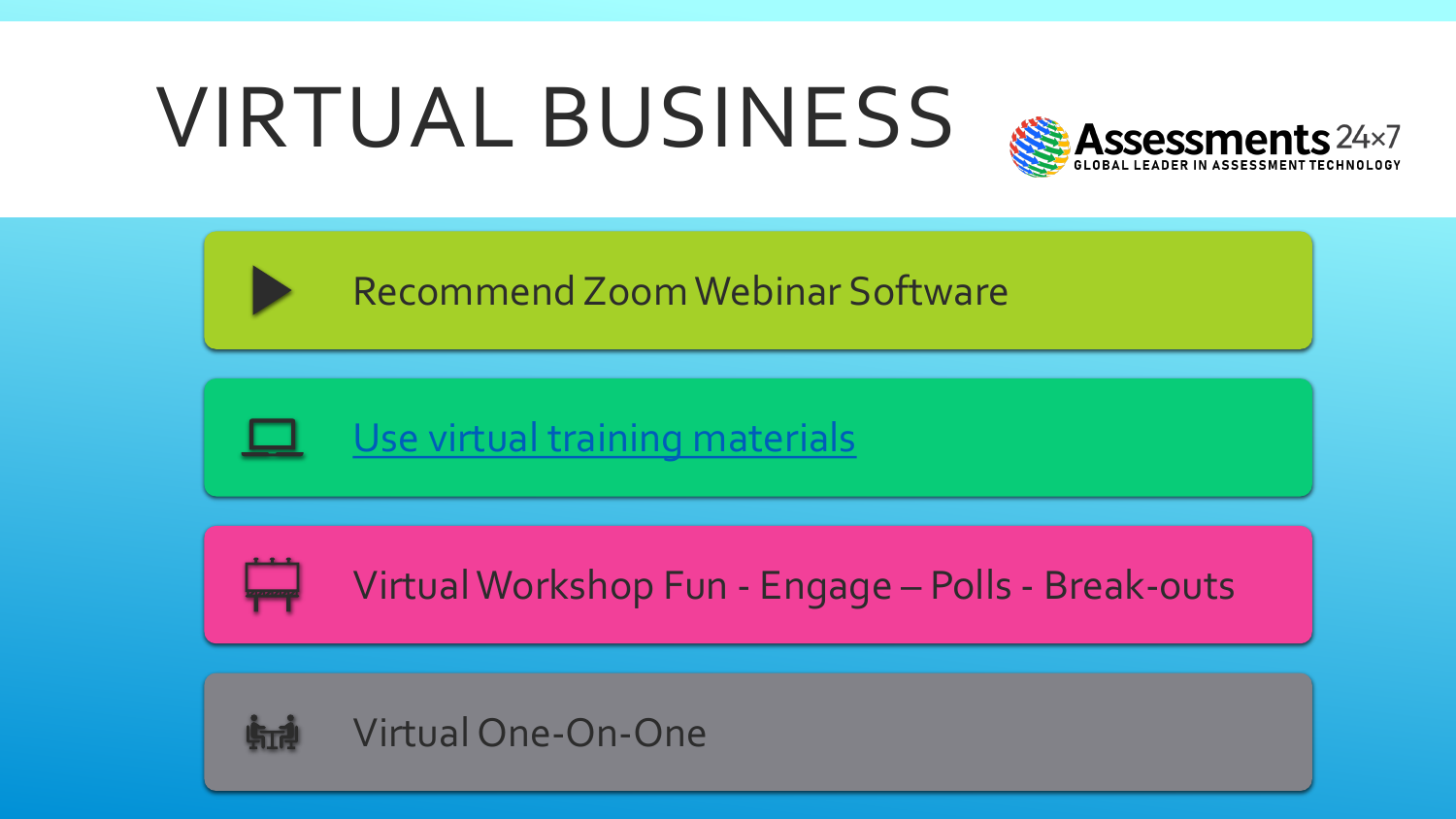# *TIPS FOR VIRTUAL WORKSHOPS*

- **Zoom Pro or other platforms**
- **Have fun and engage!**
- **Initial greetings/pulse-check in**
- **Record after initial greetings**
- **Polls – Icebreakers, drive interaction**
- **Q & A for engagement**
- **Break-out rooms**
- **Follow-up**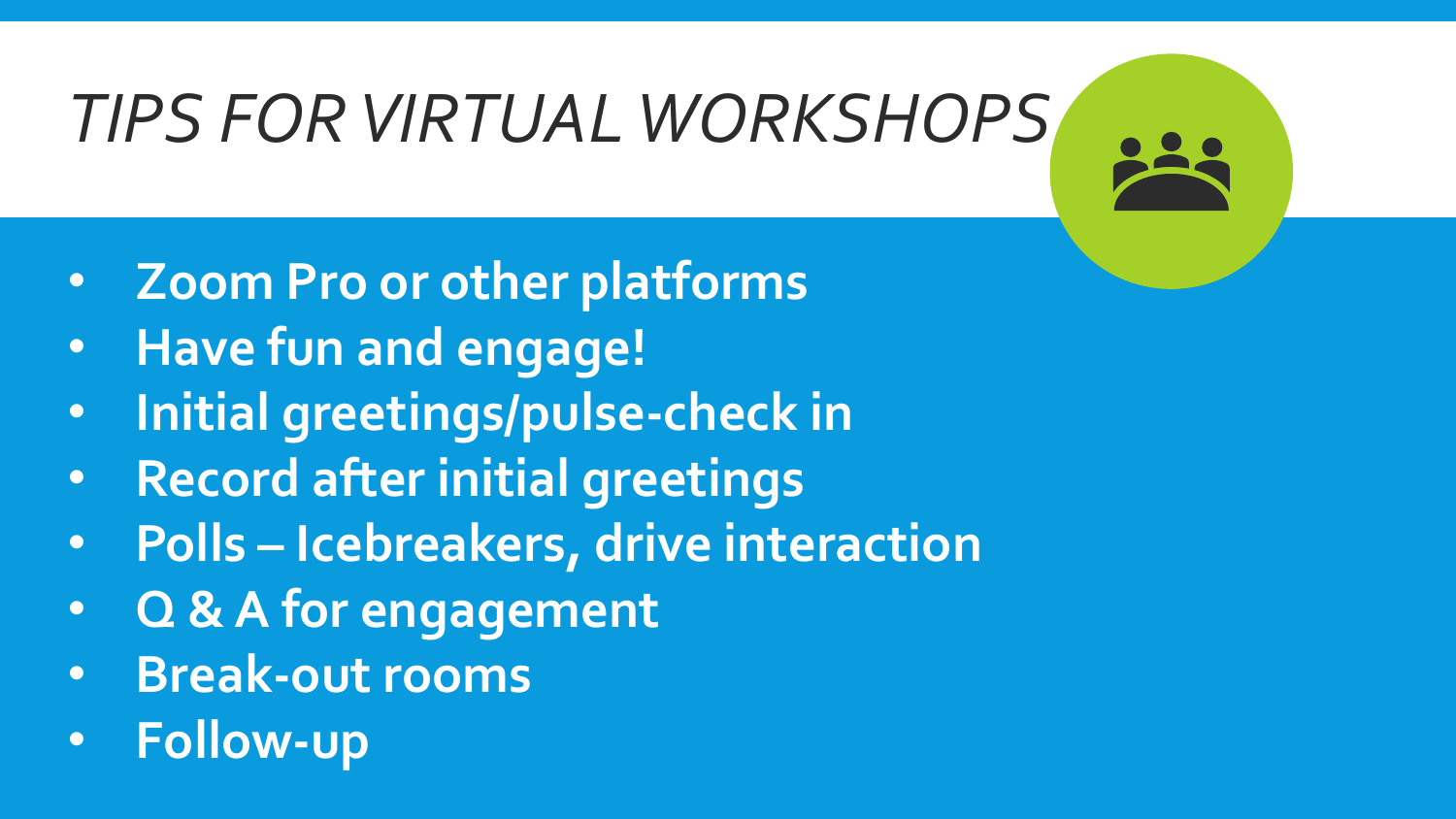



**DISC Trainer Materials** Password is **peoplesmarts** 

| Click here for detailed instructions regarding your HOME PAGE. |                              |                           |                            |                                             |                                                           |                      |
|----------------------------------------------------------------|------------------------------|---------------------------|----------------------------|---------------------------------------------|-----------------------------------------------------------|----------------------|
| <b>⊠Send Assessment</b>                                        |                              | $^{\circ}$                | Assessment Users           |                                             | <b>% Manage Assessment Links</b>                          | G <sub>1</sub>       |
| Select Assessment Link:                                        |                              |                           | <b>III</b> Group Reporting |                                             | DISC Collaboration                                        | <b>III</b> Fitness R |
| Select Assessment Link                                         |                              | $\boldsymbol{\mathrm{v}}$ | <b>A</b> Resource Center   |                                             |                                                           |                      |
| <b>Email Address</b>                                           |                              |                           |                            |                                             | Virtual Tour Of Your Acc<br>A quick overview of you       |                      |
| First Name:                                                    | Last Name:                   |                           |                            |                                             | <b>DISC Trainer Materials</b><br>Password is peoplesmarts |                      |
| Custom Email:<br>$@$ No $@$ Yes                                |                              |                           |                            | <b>PGI Trainer Materials</b>                | Password is PGItraining                                   |                      |
| Import Users                                                   | <b>Send Assessment Email</b> |                           |                            | Certification                               | <b>Practitioner Certification</b>                         |                      |
| E Available Assessments                                        |                              | $\odot$                   | 隢                          | Marketing One-Sheets<br>Download one-sheets |                                                           |                      |
| <b>Biblical DISC Assessment</b>                                |                              | $\bullet$                 |                            | Sample Reports                              | Download Sample PDF reports                               |                      |
| <b>DISC Self</b>                                               |                              | 10021                     | <b>TH</b>                  | Demo Assessments                            | Use them for personal demos                               |                      |
|                                                                |                              |                           |                            |                                             |                                                           |                      |

**Account Settings** Resources



206-400-6647 - Sales@Assessments24x7.com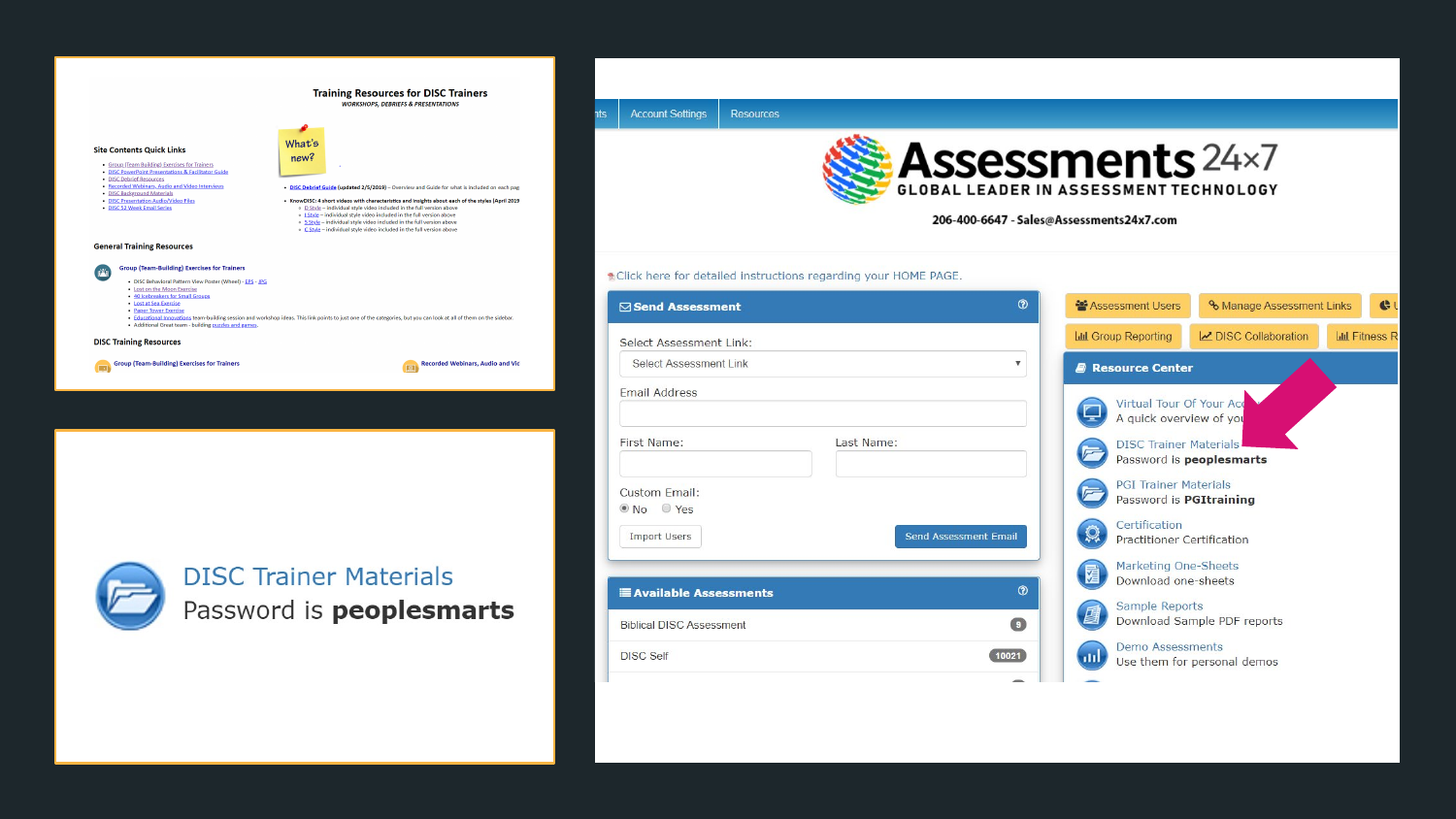### *TIPS FOR ONE-ON-ONE COACHING*

- **Be the consistency in their life**
- **Help them plan vs panic**
- **Face-to-face via virtual platform**
- **Phone or WhatsApp if virtual is not an option**
- **Initial greetings/pulse-check in**
- **Business or personal – you decide**
- **If it's a coaching session, offer to record**
- **Follow-up**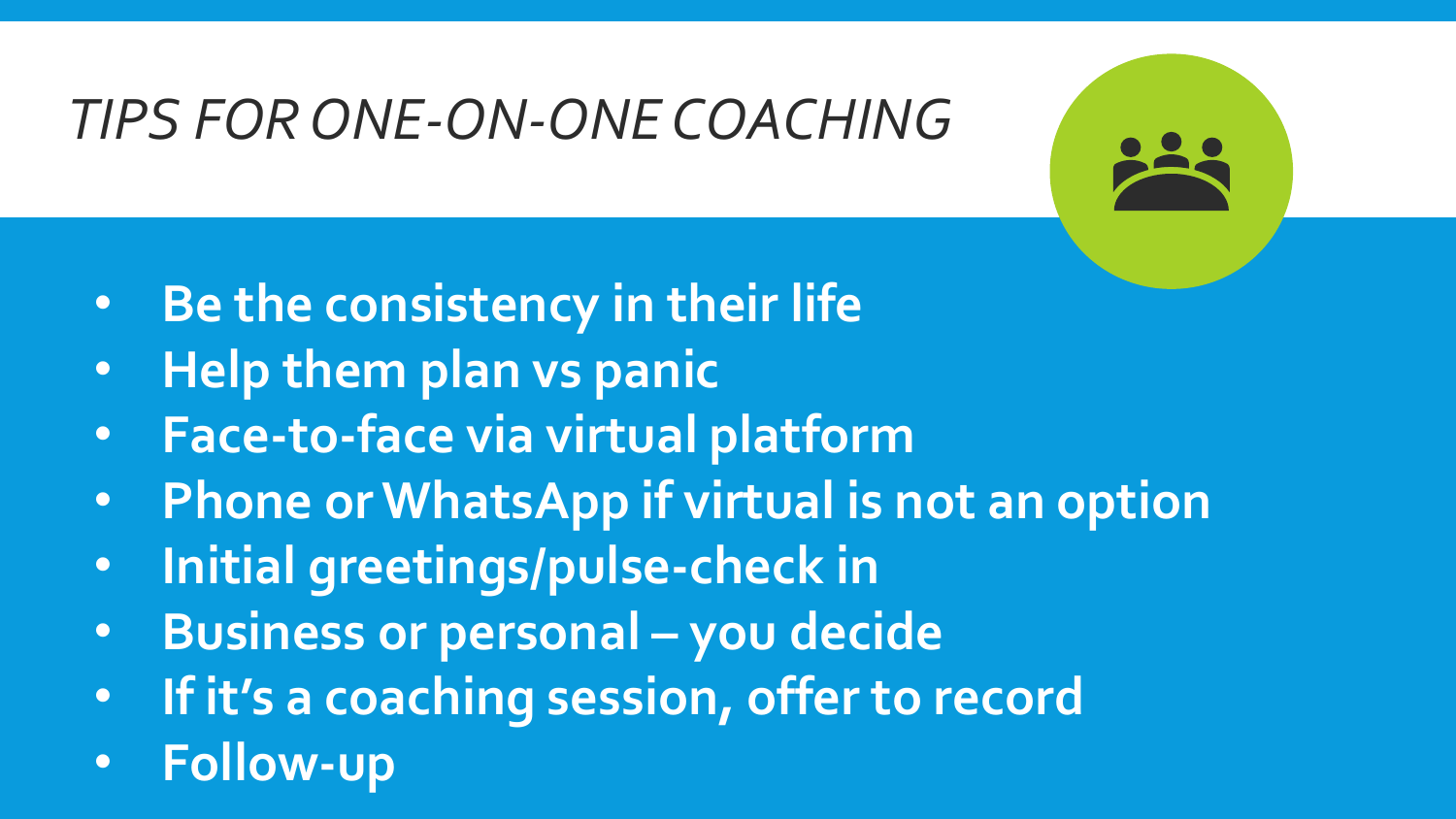# VIRTUAL CERTIFICATIONS











**DISC Assessment Certification** 

**Motivators Assessment Certification** 

**Emotional Intelligence Certification** 

**Critical Thinking (HVP) Certification** 

**Learning Styles Certification** 

#### Self-paced – Continuing Education Credits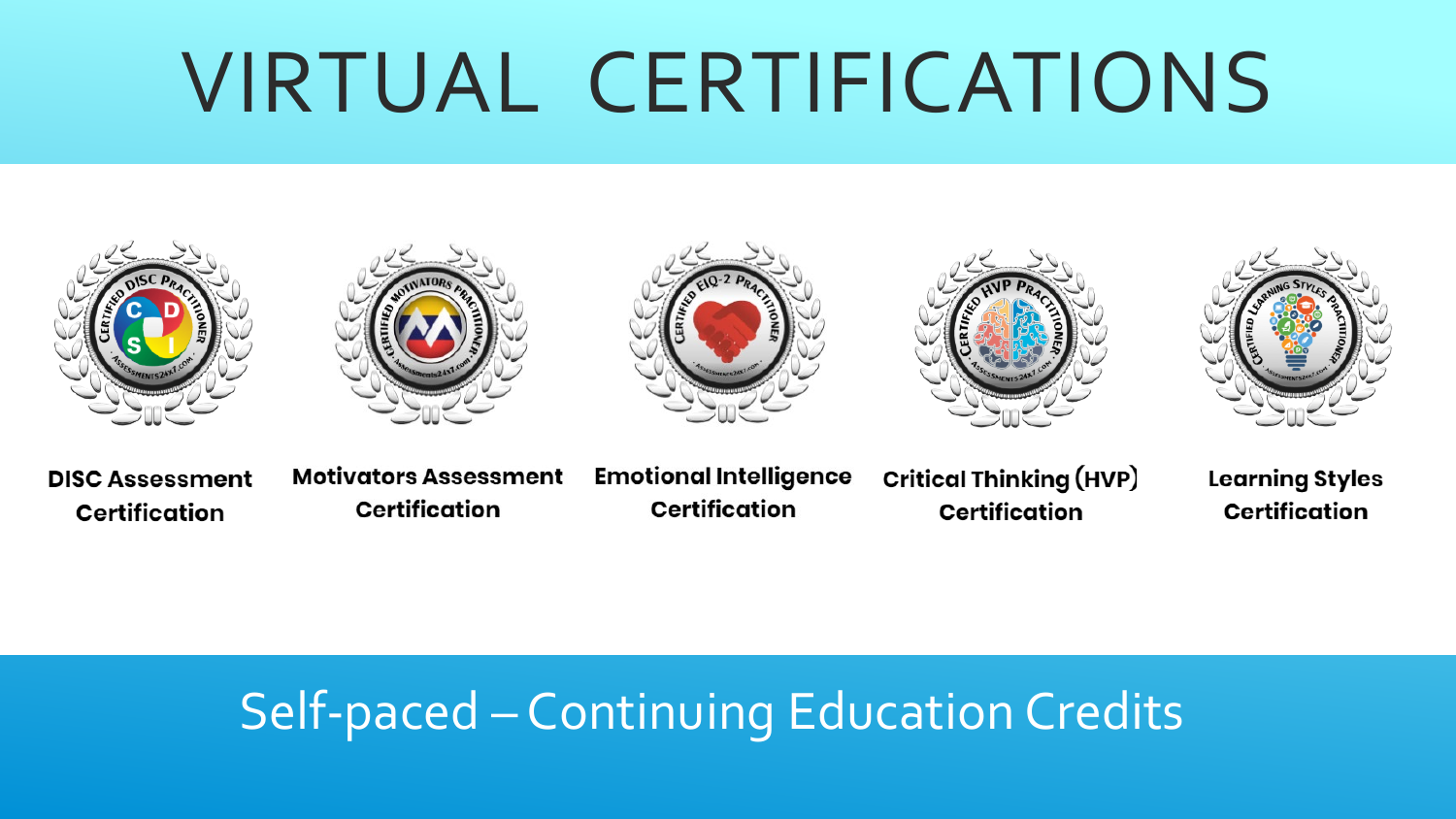#### **Online Assessment Platform**

#### **Leader's Name**

| <b>E</b> Your Assessments |                     | <b>A</b> Your Reports |  |
|---------------------------|---------------------|-----------------------|--|
| <b>DISC360</b>            | Complete Assessment | <b>DISC360</b>        |  |
| NOT STARTED               |                     | NOT STARTED           |  |

#### **替 Invite Observers**

You have assessments that require Observers. Follow these steps to ensure you get the proper feedback!

| Make sure you complete your own assessments!                                                                                                                                                                                   |
|--------------------------------------------------------------------------------------------------------------------------------------------------------------------------------------------------------------------------------|
| the contract of the contract of the contract of the contract of the contract of the contract of the contract of the contract of the contract of the contract of the contract of the contract of the contract of the contract o |

Before you invite any observers, complete all of your assessments in the list above.

Choose how to invite your Observers. There are two ways to invite Observers, choose the one that best fits your needs.

I want to send invitations via my own email. I want to send invitations using the form on this page.

Invite observers/raters to complete the assessment. Create a new email and send it to your observers. We recommend View Template sending one email with multiple names in the TO or CC fields. Simply copy our template, which contains your specific observer link, and use this as the starting point for your email. To view the template, click on the View Template button on the right. If you choose not to use our template, copy your observer link below, paste it into a new email and write your own custom content

| <b>DISC360</b>                                          |  |
|---------------------------------------------------------|--|
| https://a24x7.co/EndUserAdmin/?V)E%2c%60!+%3aOB3%7d1==R |  |

### NEW 360 ASSESSMENTS PLATFORM

- **Easier than ever to send out and manage**
	- **Simple Observer invitation process**
- **New Assessment User page makes taking the assessment clear and easy**
- **Choose to invite on behalf of the user OR let the user do it – at the click of a button!**

• **See a list of our 360 report options in your Sample Reports from your dashboard resources**

**00**